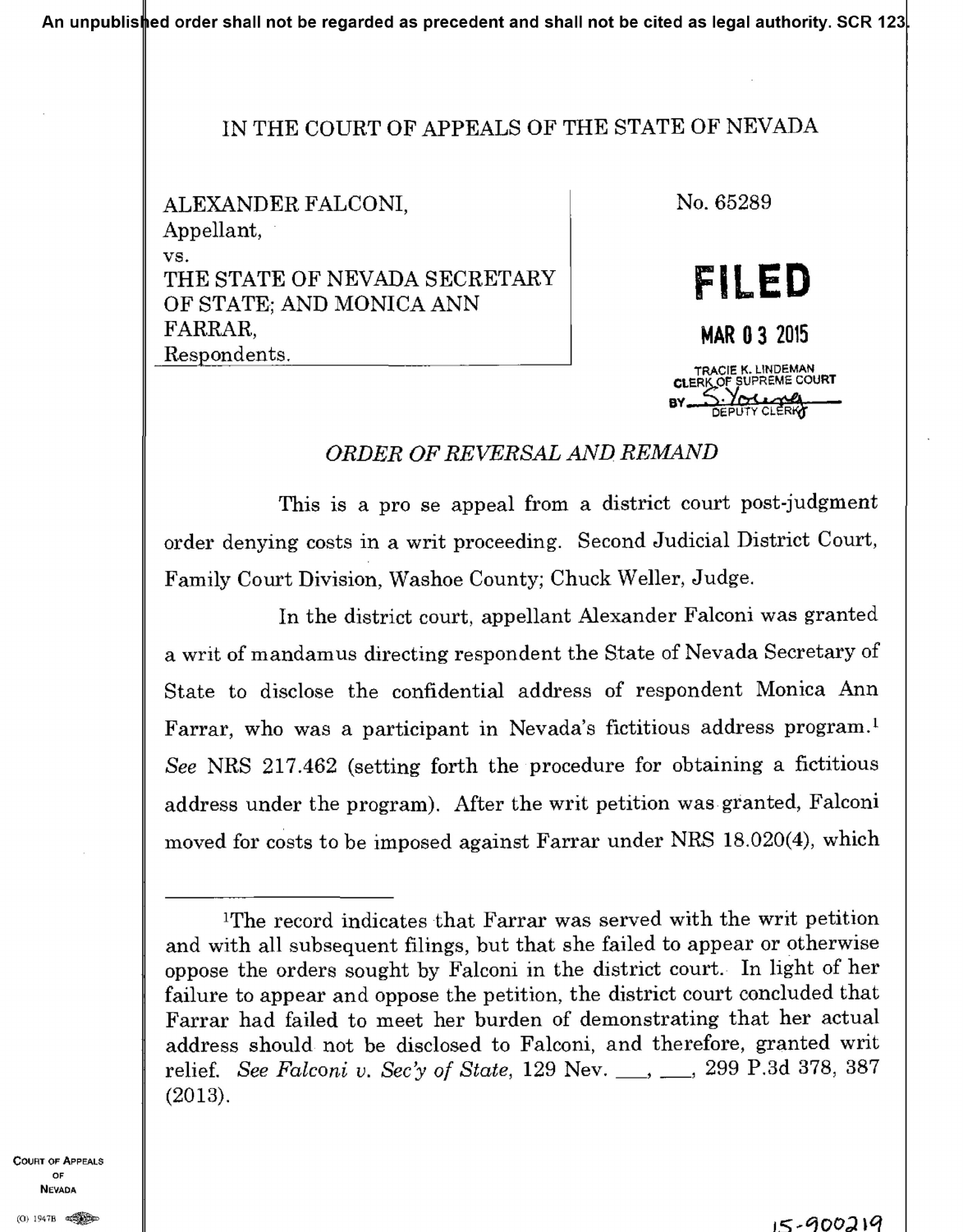requires an award of costs "to the prevailing party against any adverse party against whom judgment is rendered" in a "special proceeding." In the motion, Falconi waived any right to seek costs against the Secretary of State. The district court agreed that costs were required to be awarded under the statute, but concluded that there was no basis to find that Farrar was an adverse party within the meaning of NRS 18.020(4). Thus, because Falconi had waived his right to recover costs from the Secretary of State, the district court denied the motion for costs. <sup>2</sup>

In a legal proceeding, an "adverse party" is one "whose interests are opposed to the interests of another party to the action." *Black's Law Dictionary* 1154 (8th ed. 2004); *see In re Resort at Summerlin Litig.,* 122 Nev. 177, 182, 127 P.3d 1076, 1079 (2006) (explaining that when a statute does not define a phrase, that phrase is construed "according to its plain and ordinary meaning"). Here, Falconi's interest in seeking writ relief was to have Farrar's address disclosed to him. While the Secretary of State was the party that was actually required to disclose Farrar's address through the writ of mandamus issued by the district court, it was Farrar, rather than the Secretary of State, who had an interest in maintaining the confidentiality of her address. *See Falconi v. Sec'y of State,* 129 Nev. \_\_, \_\_, 299 P.3d 378, 387 (2013) (providing that a

COURT OF APPEALS OF NEVADA  $2$ 

<sup>2</sup>0n appeal, Falconi argues that the district court improperly found that he had waived his right to costs and to appeal the denial of costs. While Falconi did waive the right to require Farrar to pay the filing fee for the underlying action—a conclusion he does not dispute on appeal—we agree with Falconi that his right to recover costs other than the filing fee and his right to appeal the denial of any such costs have not been waived. See Nev. Yellow Cab Corp. v. Eighth Judicial Dist. Court, 123 Nev. 44, 49, 152 P.3d 737, 740 (2007) ("Waiver requires the intentional relinquishment of a known right.").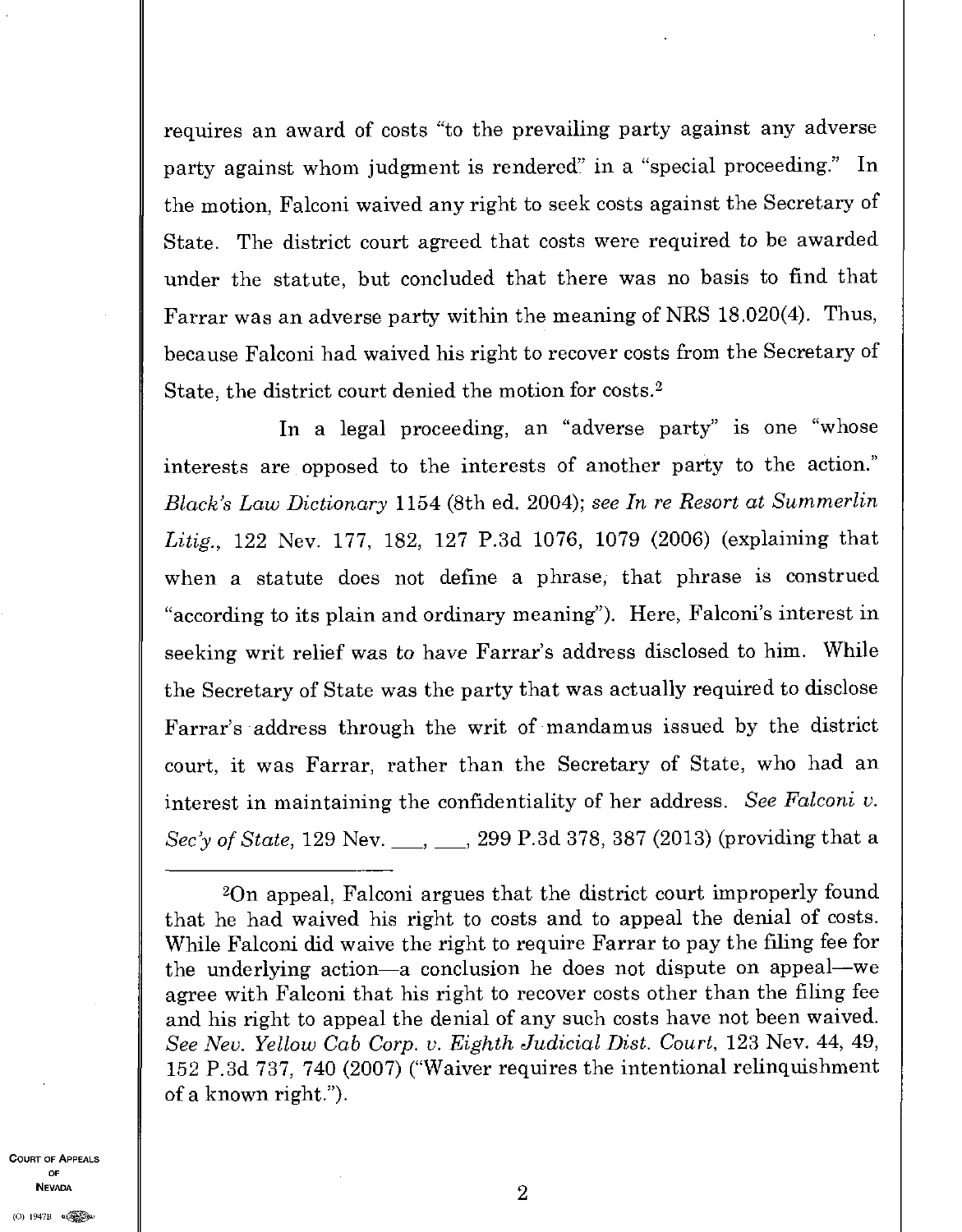party seeking to maintain confidentiality of an address is the real party in interest in an action to compel disclosure of a confidential address). As Farrar's interest was opposed to that of Falconi and judgment was entered in Falconi's favor, we conclude that the district court erred in finding that Farrar was not an "adverse party against whom judgment [was] rendered." *See* NRS 18.020(4); *In re Resort at Summerlin Litig.,* 122 Nev. at 182, 127 P.3d at 1079 ("Statutory interpretation is a question of law reviewed de novo." (internal quotation marks omitted)).

In denying Falconi's motion for costs, the district court also found that Falconi's motion was not properly supported insofar as he had not submitted a receipt for payment of the specific amounts that he requested. Falconi, however, filed a verified memorandum of costs that declared, under penalty of perjury, that the requested costs were actually and necessarily incurred in the case and that explained the grounds for the requested costs. *See* NRS 18.110 (requiring a party seeking to recover costs to file a memorandum, verified by the party's oath, stating that the items are correct "and that the costs have been necessarily incurred in the action or proceeding"). He also filed supporting documents that further demonstrated the grounds for the costs that he was requesting. Under the circumstances presented in this case, we conclude that the documentation filed by Falconi was sufficient to demonstrate that the costs were actually incurred and to permit the district court to determine whether the amount of costs incurred was reasonable. *See Village Builders 96, L.P. v. U.S. Labs., Inc.,* 121 Nev. 261, 277-78, 112 P.3d 1082, 1093 (2005) (explaining that a party must provide documentation to "ensure that the costs awarded are only those costs actually incurred" and reversing the district court's award of costs because the party seeking costs had failed to provide

COURT OF APPEALS OF  $\blacksquare$